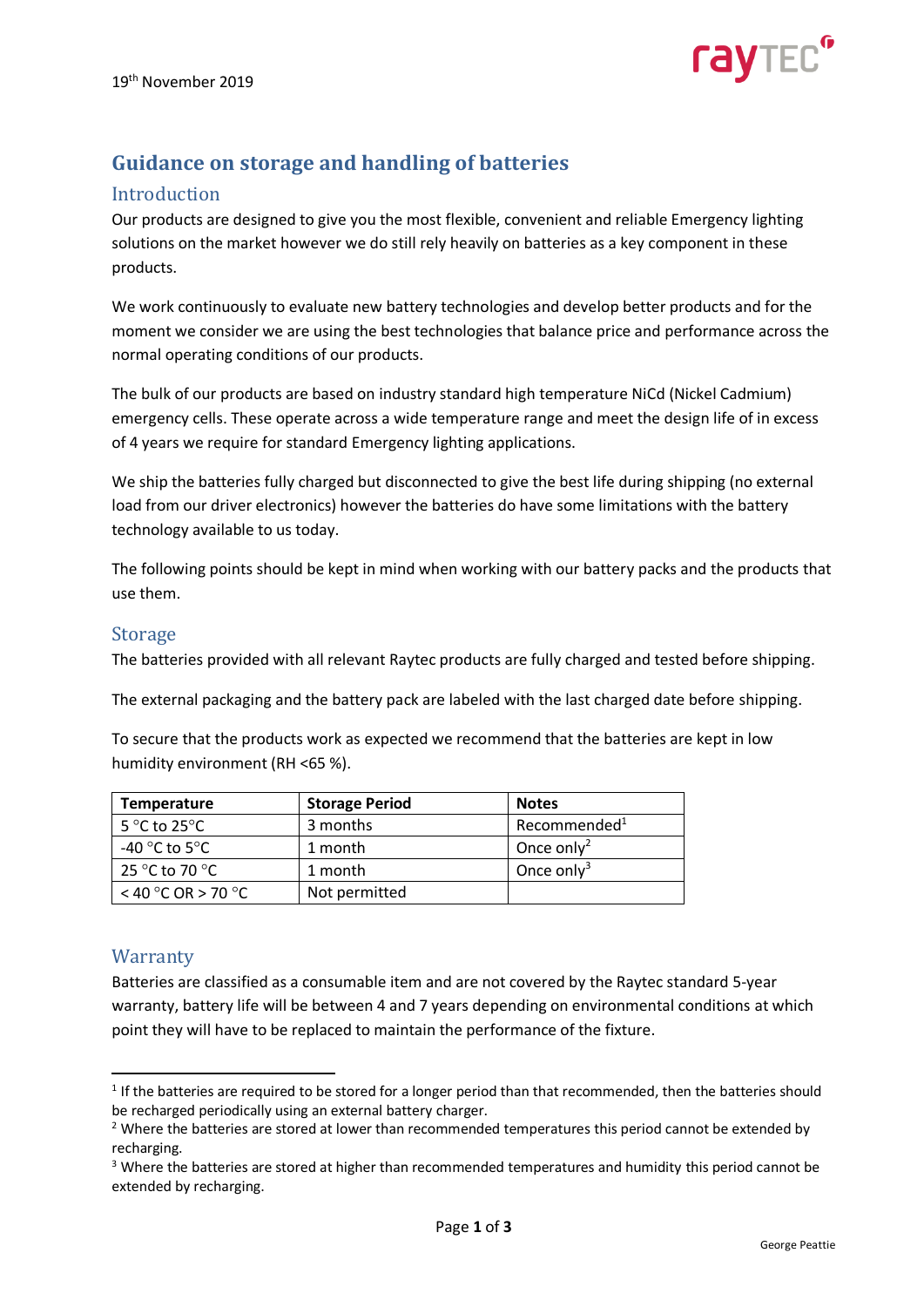

# Installation and Commissioning

#### Commissioning

After installation our product go through a series of commissioning cycles with new or changed batteries to ensure that the full rated capacity of the battery is achieved.

Once the batteries are installed and mains power is connected the units will enter the commissioning cycle within 24 hours and carry out 3 full cycles of battery charging/discharging. The battery is charged for approximately 24 hours before each discharge cycle. To prevent multiple lights entering testing at the same time a short random delay is added to the commissioning cycle. To secure that all batteries are fully cycled during commissioning we recommend that a full 5 days is allowed for this process to complete and the indication LED turns green.

During that period the mains supply *must not* be interrupted.

If the main supply is interrupted the program will revert to the previous cycle, if luminaires are switched off every night the commissioning phase will never be completed successfully

#### Avoiding excess discharge cycles

The batteries are protected by the controller / power supply and will shut off before fully depleted however if left for long periods or frequently cycled the life of the battery is likely to be compromised.

If power is not available for prolonged periods and the batteries are repeatedly depleted without the normal trickle charge provided by the controller / power supply, then there is a high risk that the batteries could be permanently damaged or have their useful life reduced.

#### Avoiding deep discharge

If the light fixtures are disconnected from power for long periods (>2 weeks) they will continue to draw a low amount of power from the batteries. If such events happen it is recommended to disconnect the batteries and only reconnect them once mains power is resumed.

Even when disconnected the storage life of the batteries (see Storage) should be considered.

Failure to do so could result in batteries being deeply discharged below the threshold that the build in charger can recover them.

#### Safety

Do not short-circuit the battery pack.

Do not open, damage or try to disassemble the battery packs.

Keep battery packs dry.

Keep the battery packs away from excessive heat.

#### Disposal

Batteries are not typically handled as normal waste. Refer to local regulations for the safe disposal of NICd (Nickel Cadmium) batteries.